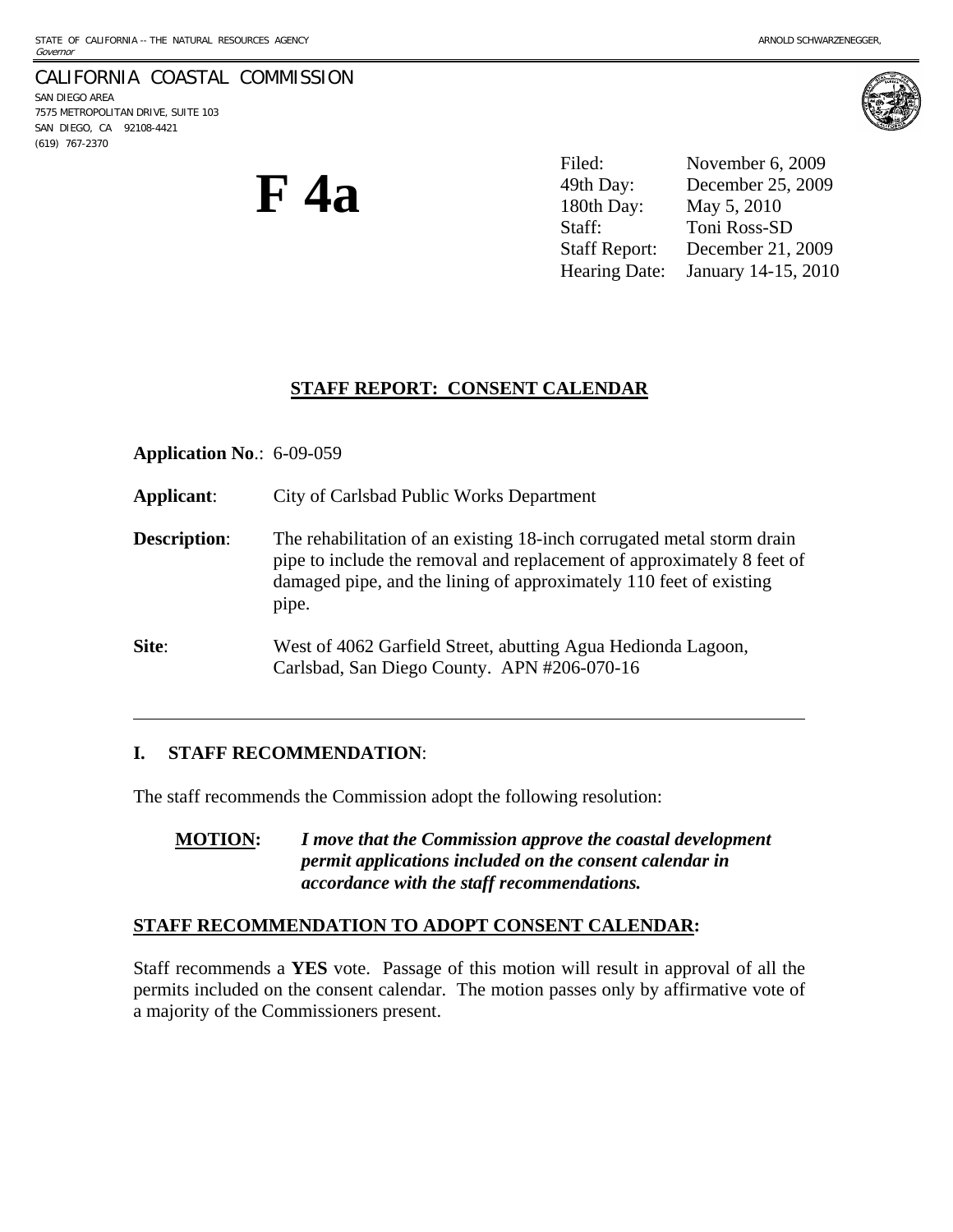#### **II. Standard Conditions**.

See attached page.

#### **III. Special Conditions**.

The permit is subject to the following conditions:

# 1. Final Plans. **PRIOR TO THE ISSUANCE OF THE COASTAL**

**DEVELOPMENT PERMIT**, the applicant shall submit to the Executive Director for review and written approval, final full-size final plans for the permitted development that are in substantial conformance with the original plans submitted with the permit application by the City of Carlsbad titled Corrugated Metal Pipe Replacement Program Date/Garfield, received by the Coastal Commission on October 8, 2009.

The permittee shall undertake development in accordance with the approved final plans. Any proposed changes to the approved final plans shall be reported to the Executive Director. No changed to the approved plans shall occur without a Coastal Commissionapproved amendment to this coastal development permit unless the Executive Director determines that no amendment is legally required.

2. Project Modifications. Only that work specifically described in this permit is authorized. Any additional work requires separate authorization from the Executive Director. **If, during construction, site conditions warrant changes to the project, the San Diego District office of the Coastal Commission shall be contacted immediately and before any changes are made to the project in the field.** No changes to the project shall occur without an amendment to this coastal development permit unless the Executive Director determines that no amendment is legally required.

3. Construction Best Management Practices. The applicant shall comply with the following construction-related requirements:

- a. Construction-Related Requirements:
	- 1. No construction materials, debris, or waste shall be placed or stored where it may be subject to wave, wind, rain, or tidal erosion and dispersion;
	- 2. Any and all debris resulting from construction activities shall be removed from the project site within 24 hours of completion of the project;
	- 3. Construction debris and sediment shall be removed from construction areas each day that construction occurs to prevent the accumulation of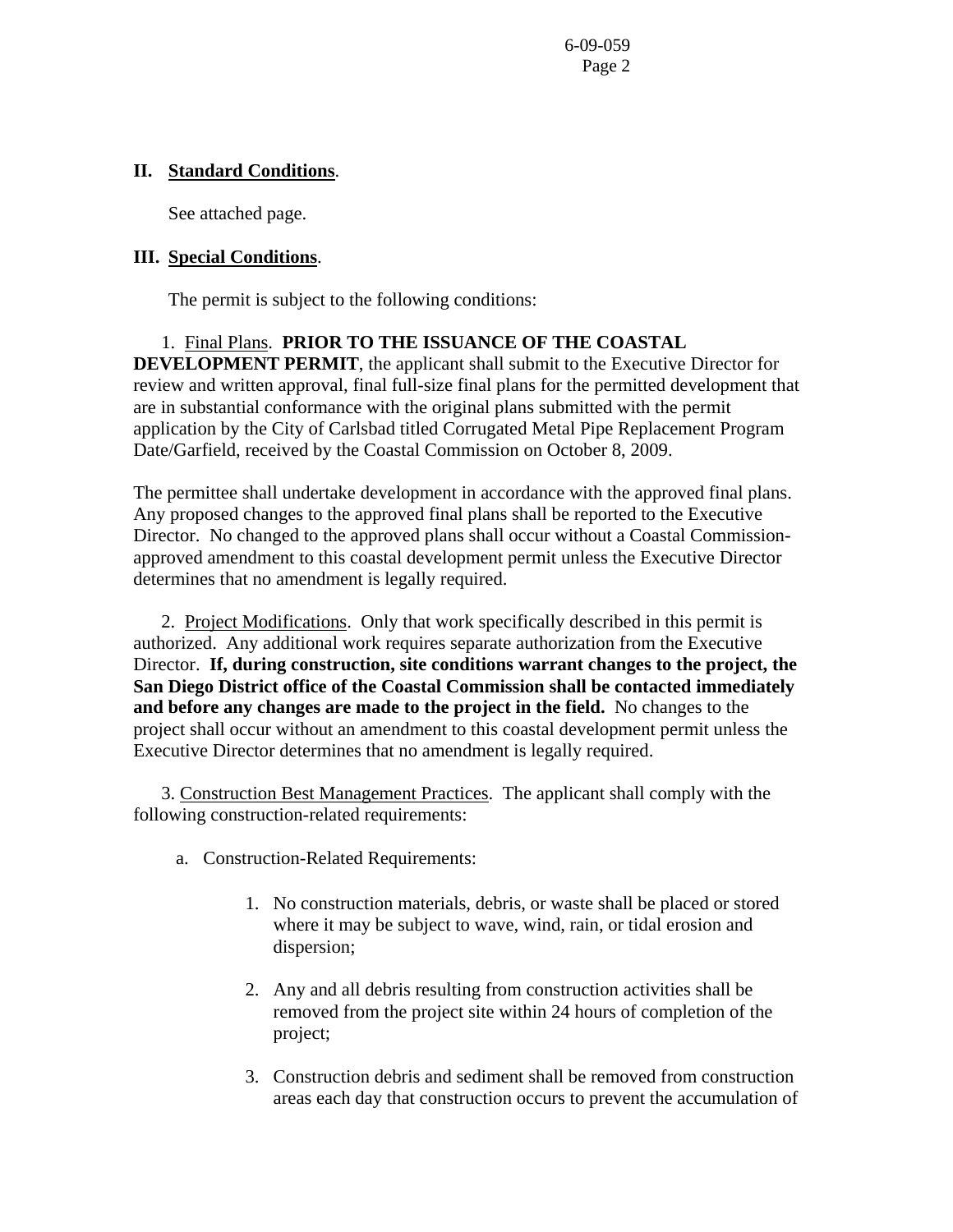sediment and other debris which may be discharged into coastal waters;

- 4. All construction materials, excluding lumber, shall be covered and enclosed on all sides, and as far away from a storm drain inlet and receiving waters as possible.
- b. Best Management Practices (BMPs) designed to prevent spillage and/or runoff of construction-related materials, sediment, or contaminants associated with construction activity shall be implemented prior to the onset of such activity. Selected BMPs shall be maintained in a functional condition throughout the duration of the project. Such measures shall be used during construction:
	- 1. The applicant shall ensure the proper handling, storage, and application of petroleum products and other construction materials. These shall include a designated fueling and vehicle maintenance area with appropriate berms and protection to prevent any spillage of gasoline or related petroleum products or contact with runoff. It shall be located as far away from the receiving waters and storm drain inlets as possible;
	- 2. The applicant shall develop and implement spill prevention and control measures;
	- 3. The applicant shall maintain and wash equipment and machinery in confined areas specifically designed to control runoff. Thinners or solvents shall not be discharged into sanitary or storm sewer systems; and
	- 4. The applicant shall provide adequate disposal facilities for solid waste, including excess steel and concrete, produced during construction.

## **IV. Findings and Declarations.**

The Commission finds and declares as follows:

## **A. Detailed Project Description/History**.

The proposed project includes the removal and replacement of approximately 8 feet of damaged corrugated metal storm drain pipe, and the lining of approximately 110 feet of outdated storm drain pipe. The storm drain was originally constructed around 1962 and has become degraded over time. The proposed project would not increase capacity of the storm drain. The project is located on the northeast bank of the outer basin of Agua Hedionda Lagoon. This segment of the storm water pipe extends from Date Avenue, through Garfield Street and terminates directly adjacent to the lagoon. The project area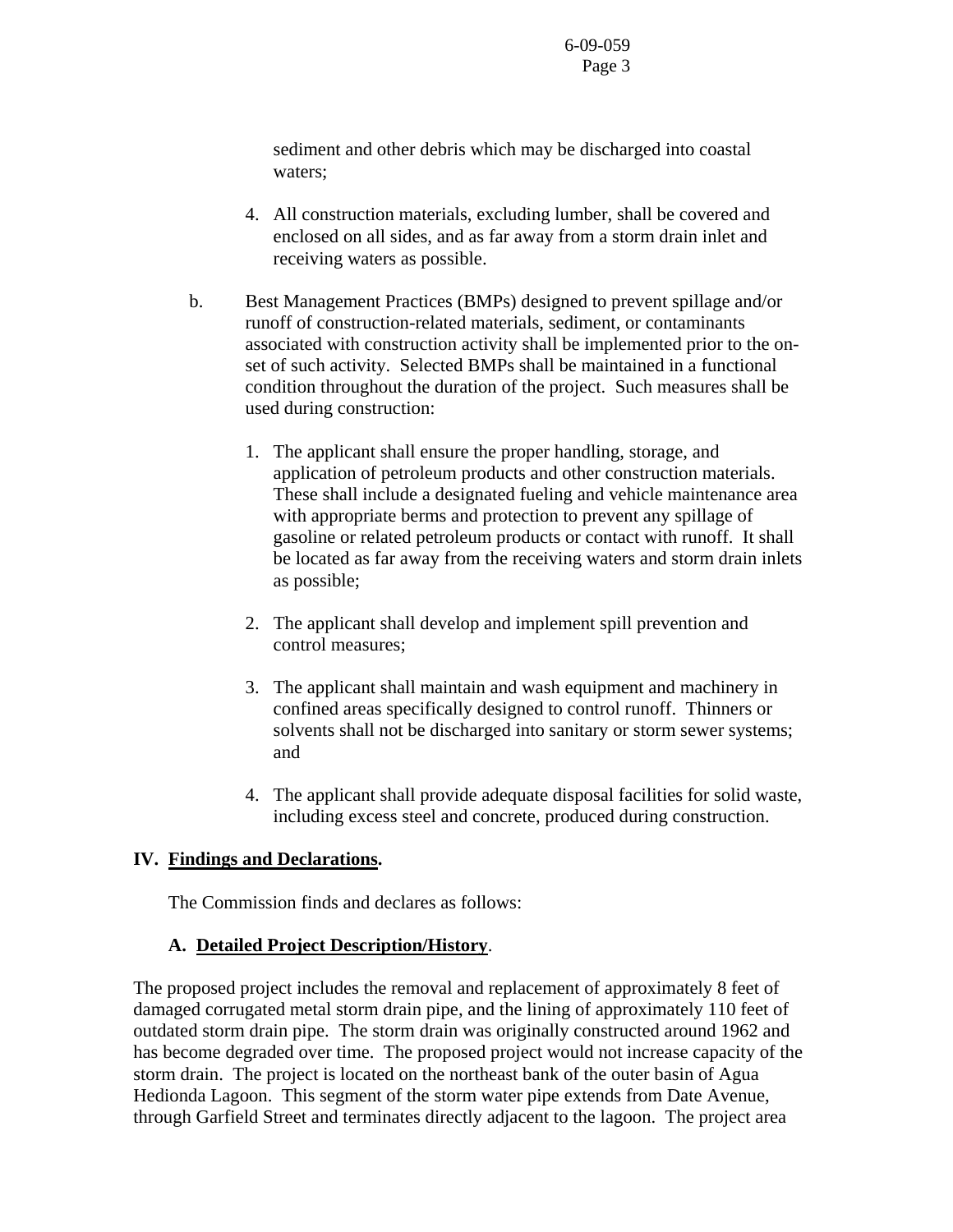consists of asphalt, disturbed habitat, and a rock revetment (ref. Exhibit #3). No sensitive vegetation exists within project boundaries.

The replacement of eight feet of pipe will require a small backhoe to dig out the damaged pipe, remove damaged portion of the pipe, place the new piece of pipe, and backfill around the pipe. No new landscaping is proposed. The damaged portion of the pipe will be removed from site and properly disposed of. The lining of approximately 110' of pipe involves lining the existing pipe with a tube made of treated fiberglass material or felt. UV lighting or steam will be used to cure the pipe in place. The tube is traditionally treated prior to delivery to the site, thus there is no potential for accidental spill/discharge.

The surrounding area includes only disturbed vegetation such as ice plant, thus there is no potential for impacts to sensitive habitat. Construction access will be gained from existing trail access roads, and staging will occur on Garfield Street (ref. Exhibit #4). The entire project will be completed within two days, thus no significant impacts to public access will result from the proposed project. Further, the City will not schedule work if rain is in the 5-day forecast, thus minimizing any potential impacts to water quality. On site noise will be limited to the noise from the box truck generator. No other potential impacts to marine resources are associated with the proposed project.

 **B. Biological Resources**. Coastal Act policies 30240 and 30251 restrict the alteration of natural landforms and protect sensitive habitats. Section 30231 of the Coastal Act requires that coastal waters are protected and runoff minimized.

The proposed development will not have an adverse impact on any sensitive habitat, and, as conditioned, will not result in erosion or adverse impacts to water quality, as adequate temporary erosion controls (construction BMPs) will be provided. The project consists solely of maintenance activities and will not increase or modify the storm water drain design. Thus, the project is consistent with the resource protection policies of Chapter 3 of the Coastal Act.

 **C. Community Character /Visual Quality.** The development is located within an undeveloped area and consists only of repairing a broken, underground, existing pipe and does not include any new or modified above ground structures. Therefore, the Commission finds that the development, as conditioned, conforms to Section 30251 of the Coastal Act.

**D. Public Access/Parking**. The proposed development will not have an adverse impact on public access to the coast or to nearby recreational facilities. The project is located adjacent to Agua Hedionda Lagoon, and more specifically an access trail, however, project access and staging will be located in established access areas (ref. Exhibit #4), and will not interfere with the public's ability to access the lagoon. Further, the entire project will be completed within two days. Therefore, the proposed development conforms to Sections 30210 through 30214, Sections 30220 through 30224, Section 30252 and Section 30604(c) of the Coastal Act.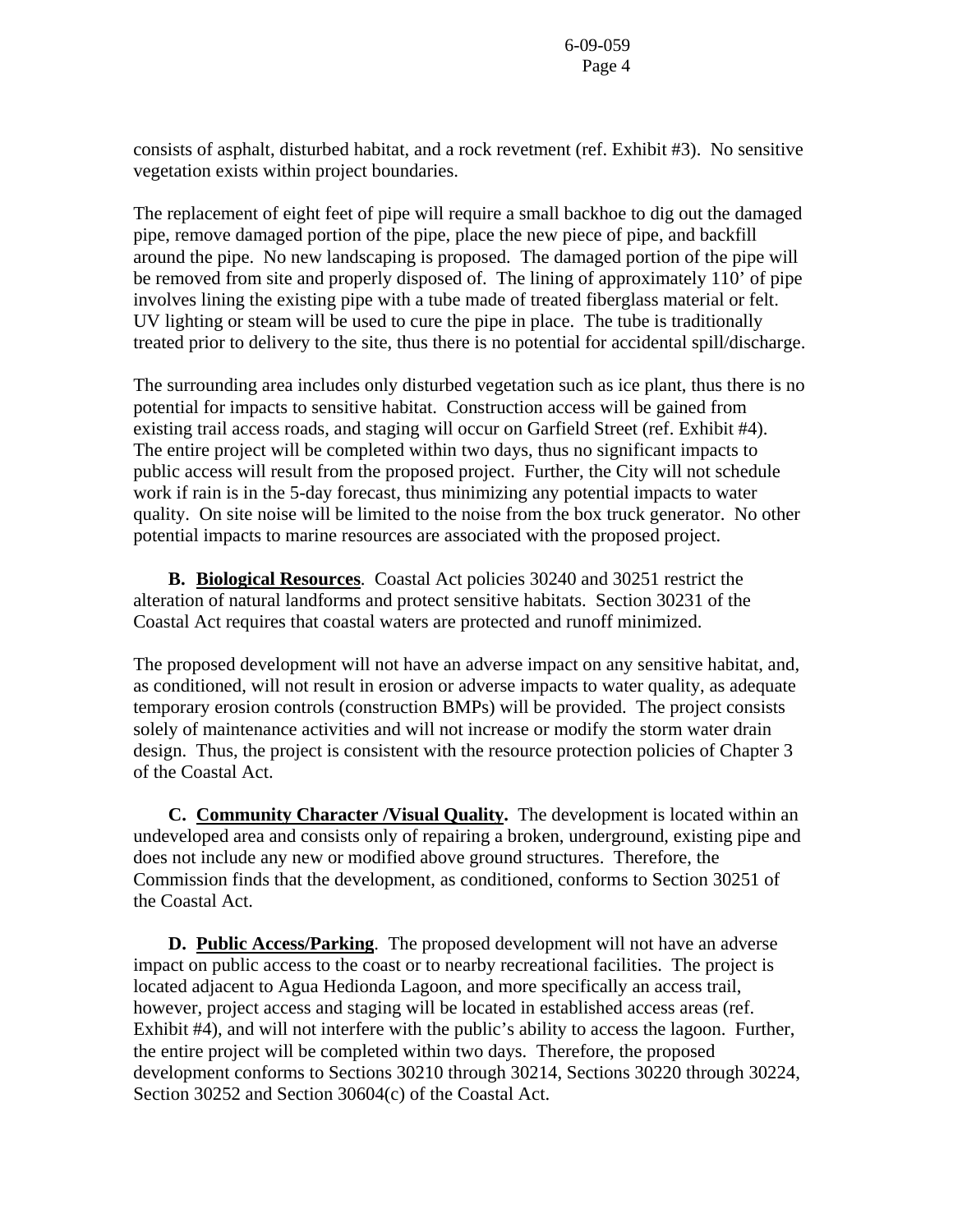**E. Local Coastal Program.** While the Agua Hedionda Lagoon Land Use Plan (LUP) is certified, the segment remains an area of "deferred certification" as there are no implementing ordinances and therefore, the Commission retains permit jurisdiction in this area with the standard of review being the Chapter 3 policies of the Coastal Act, with the LUP used as guidance. As proposed, the development is consistent with Chapter 3 of the Coastal Act. Approval of the project will not prejudice the ability of the City of Carlsbad to prepare a Local Coastal Program for the Agua Hedionda Lagoon plan area that is in conformity with the provisions of Chapter 3.

 **F. California Environmental Quality Act**. As conditioned, there are no feasible alternatives or feasible mitigation measures available which would substantially lessen any significant adverse effect which the activity may have on the environment. Therefore, the Commission finds that the proposed project, as conditioned to mitigate the identified impacts, is the least environmentally damaging feasible alternative and is consistent with the requirements of the Coastal Act to conform to CEQA.

# **STANDARD CONDITIONS:**

- 1. Notice of Receipt and Acknowledgment. The permit is not valid and development shall not commence until a copy of the permit, signed by the permittee or authorized agent, acknowledging receipt of the permit and acceptance of the terms and conditions, is returned to the Commission office.
- 2. Expiration. If development has not commenced, the permit will expire two years from the date on which the Commission voted on the application. Development shall be pursued in a diligent manner and completed in a reasonable period of time. Application for extension of the permit must be made prior to the expiration date.
- 3. Interpretation. Any questions of intent or interpretation of any condition will be resolved by the Executive Director or the Commission.
- 4. Assignment. The permit may be assigned to any qualified person, provided assignee files with the Commission an affidavit accepting all terms and conditions of the permit.
- 5. Terms and Conditions Run with the Land. These terms and conditions shall be perpetual, and it is the intention of the Commission and the permittee to bind all future owners and possessors of the subject property to the terms and conditions.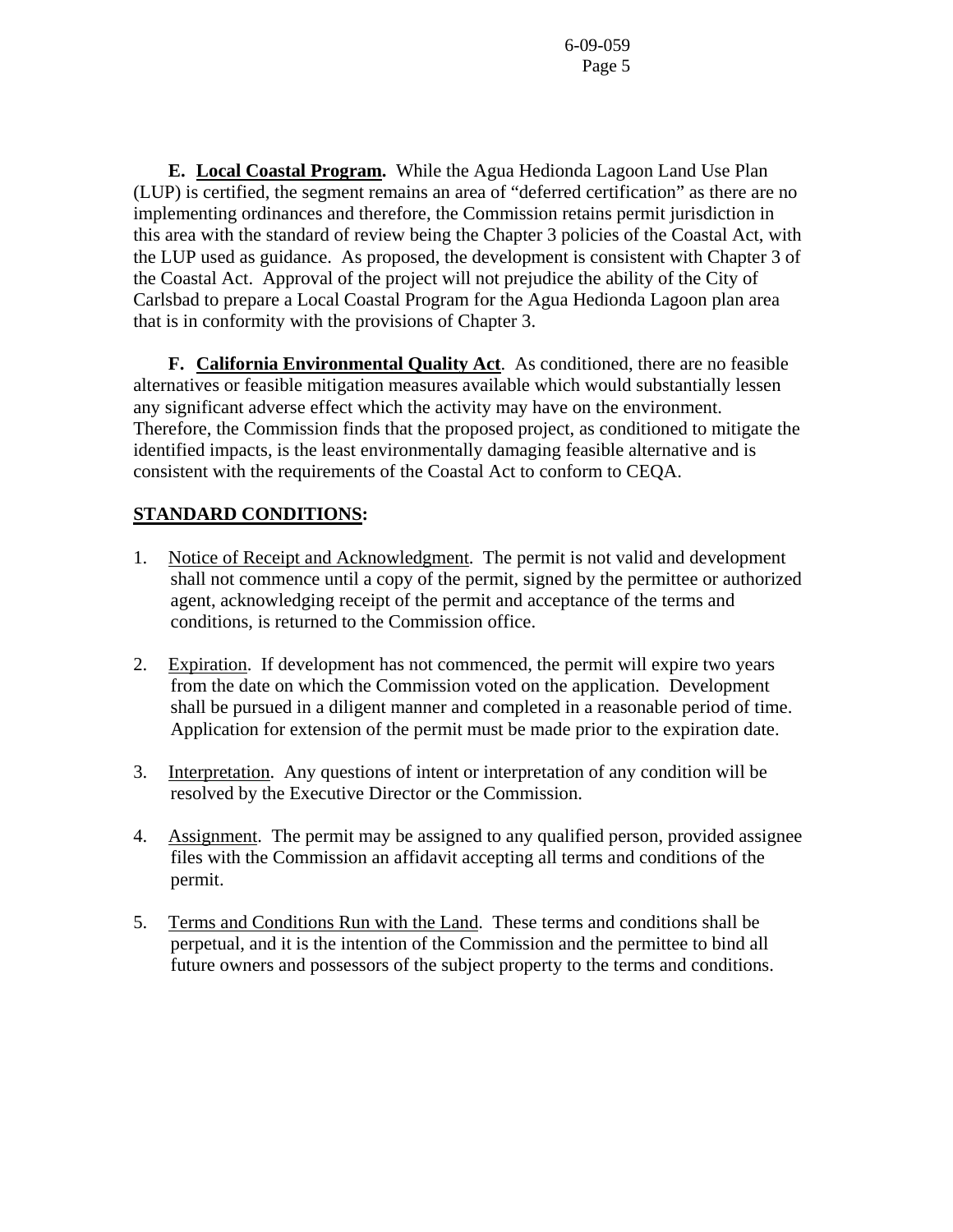(G:\San Diego\Reports\2009\6-09-059\_Garfeild Sewer Lining\_Consent.doc)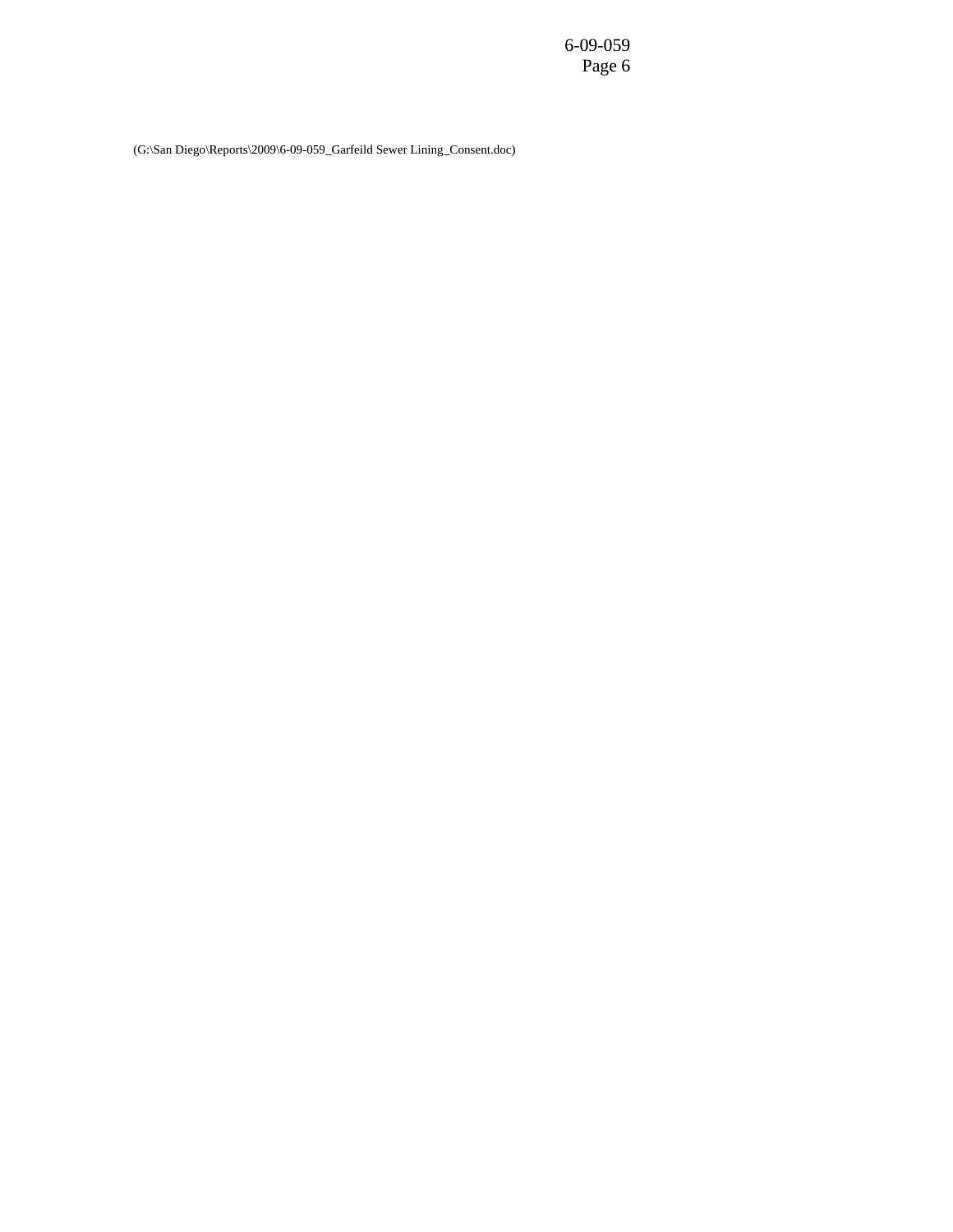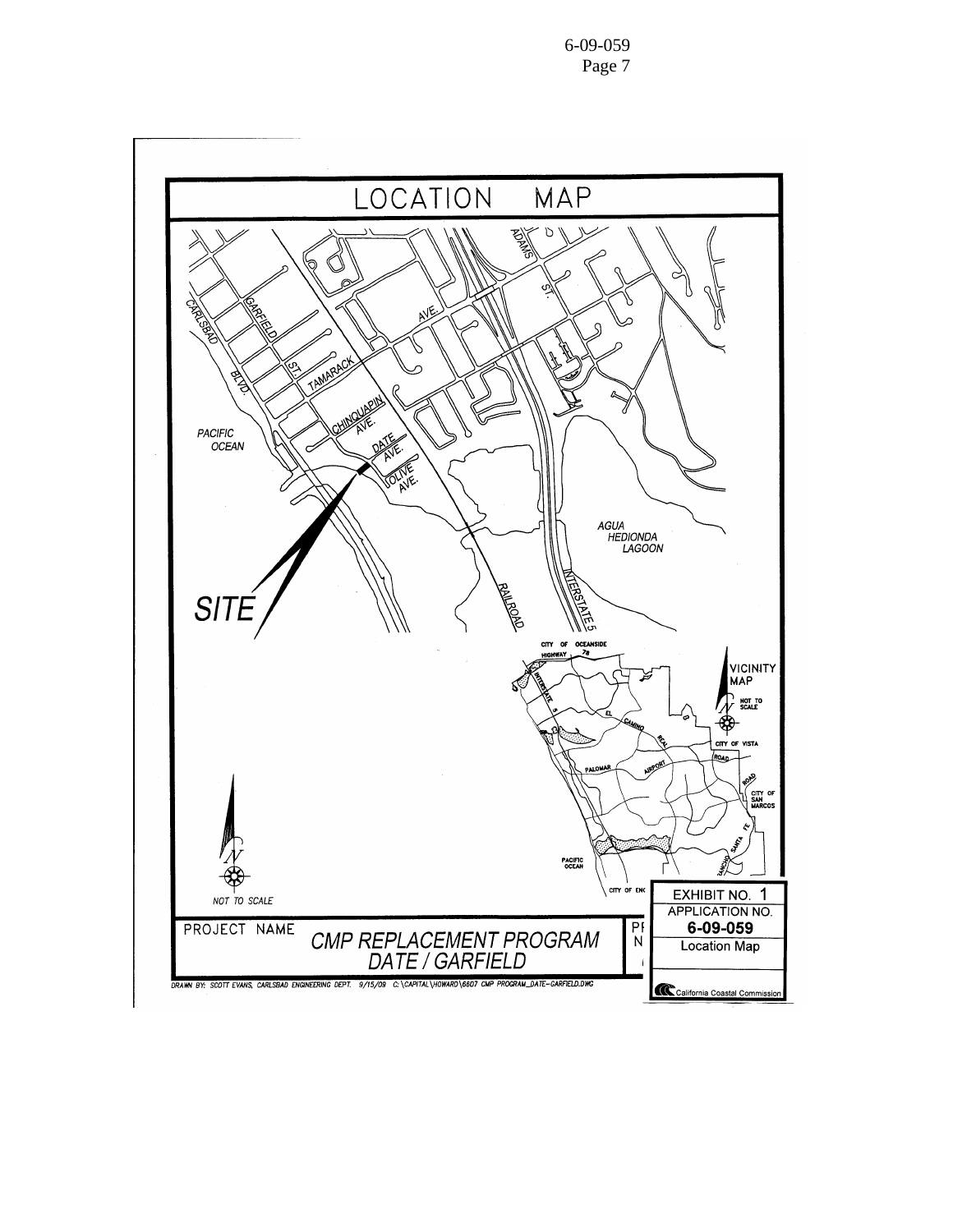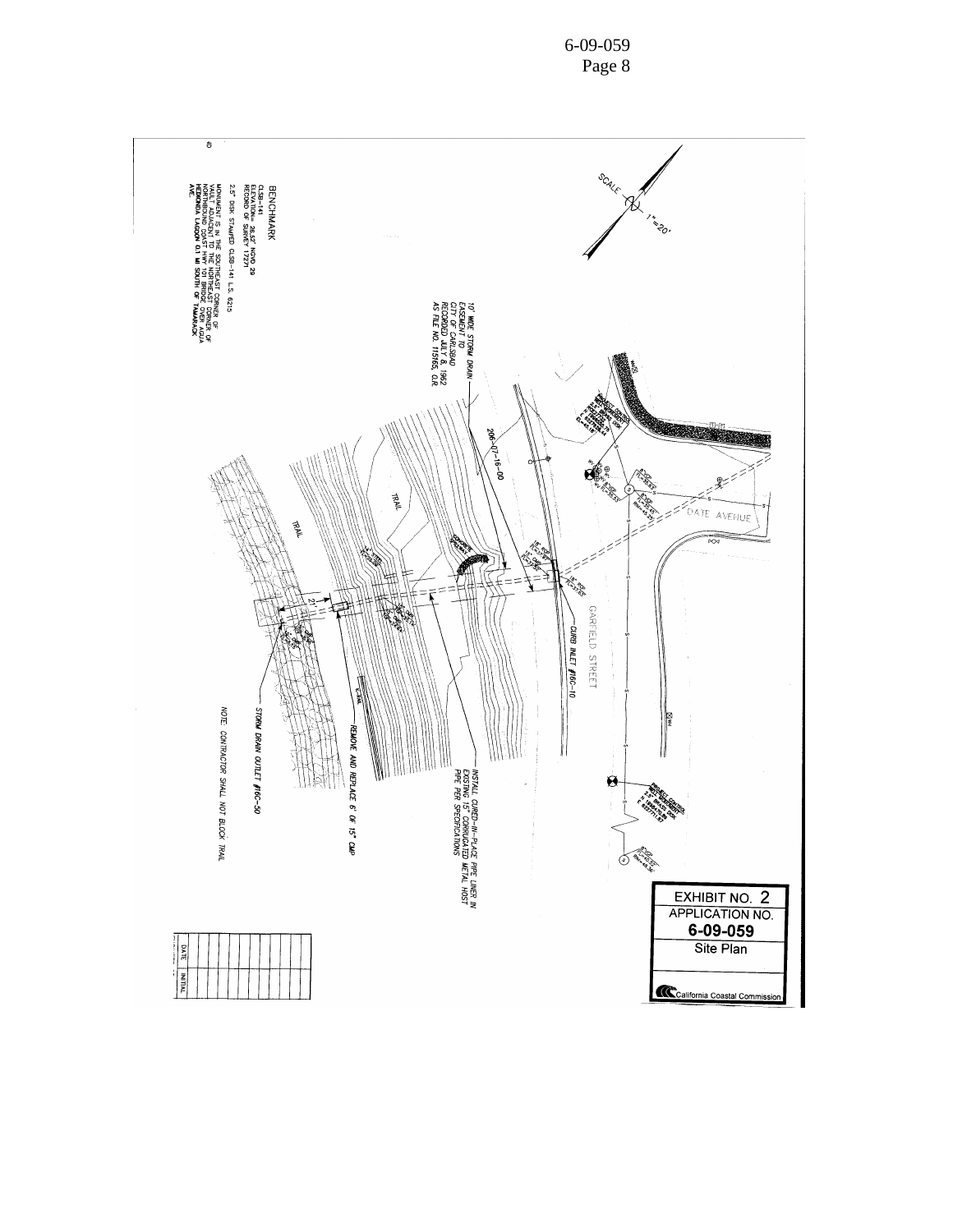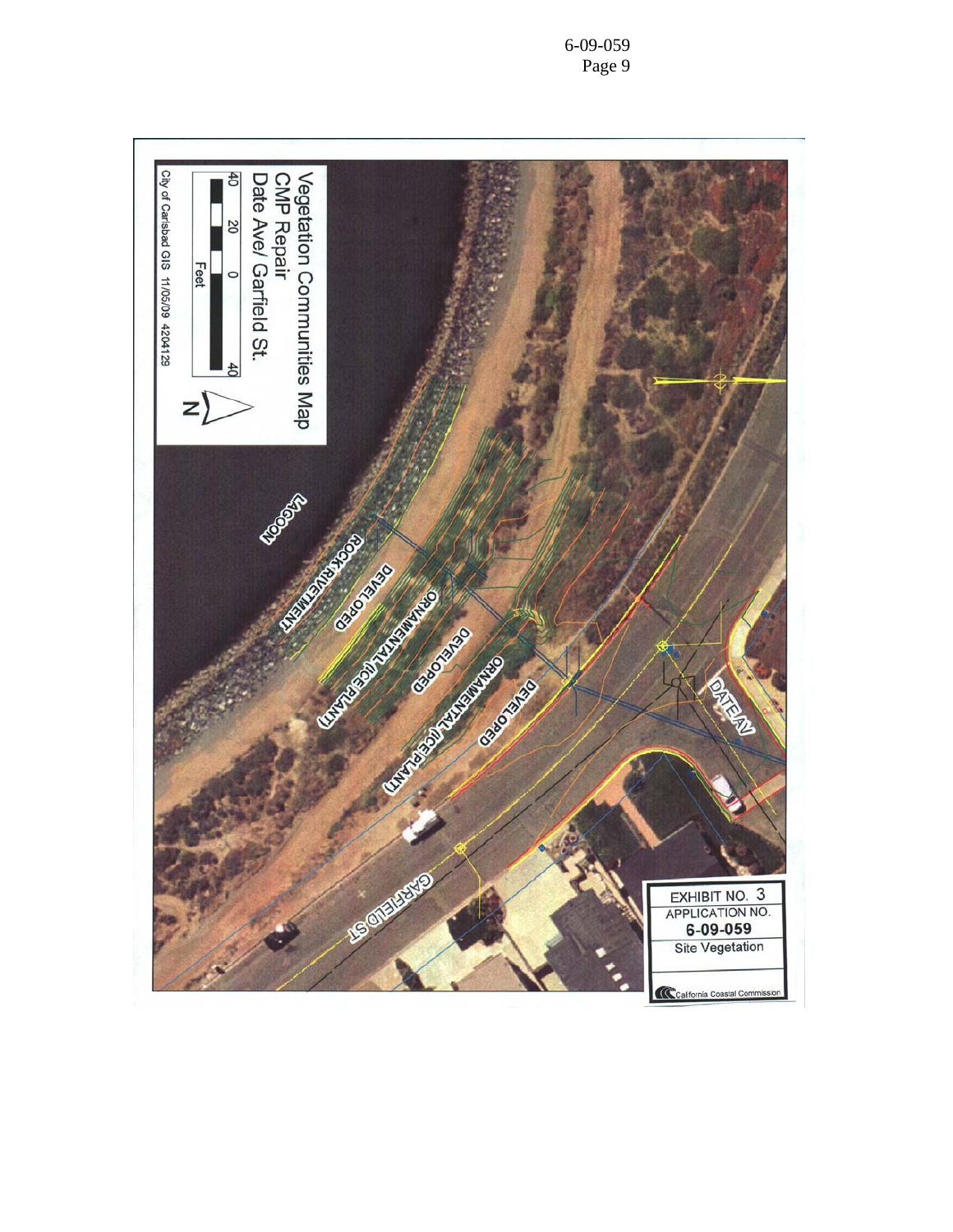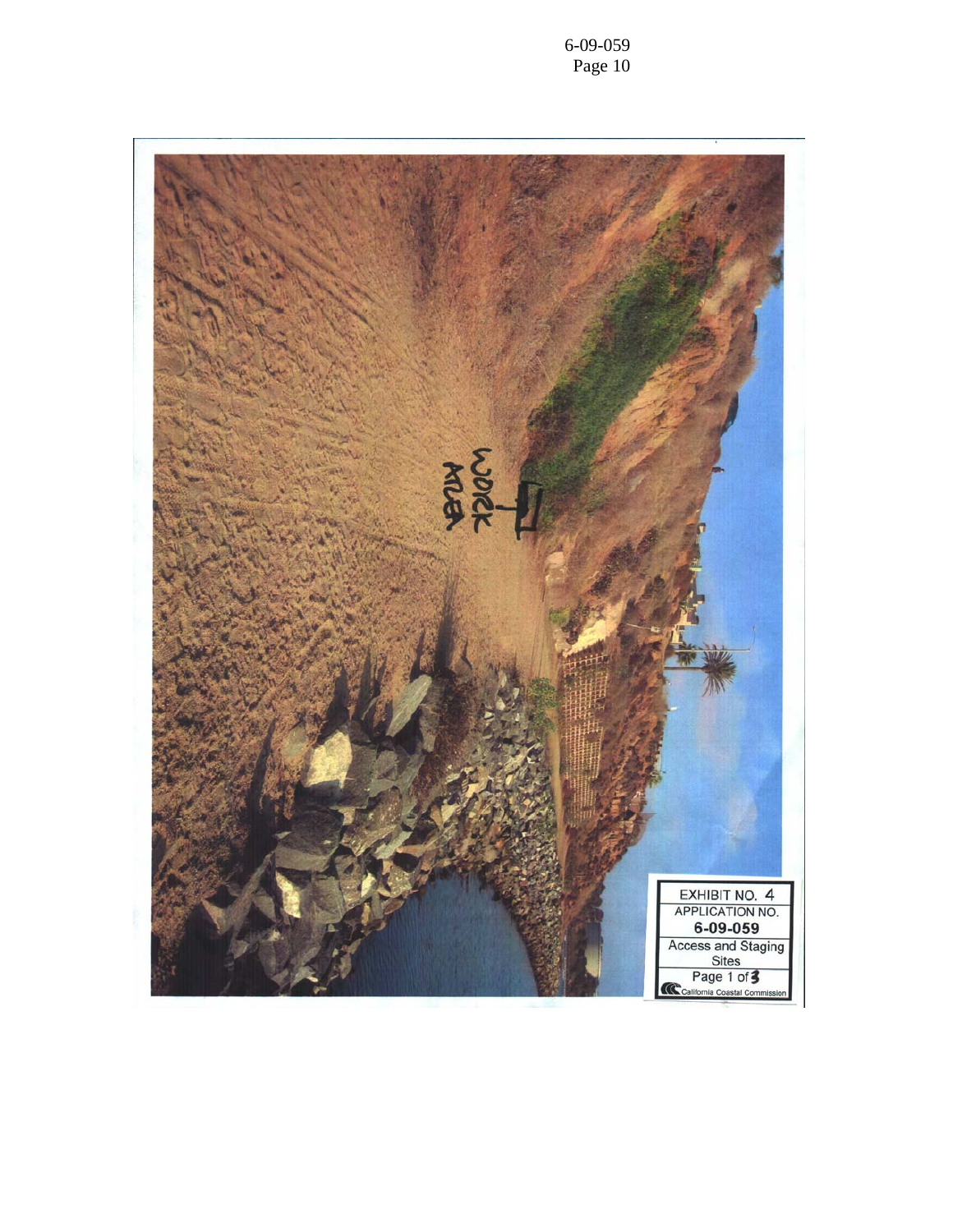